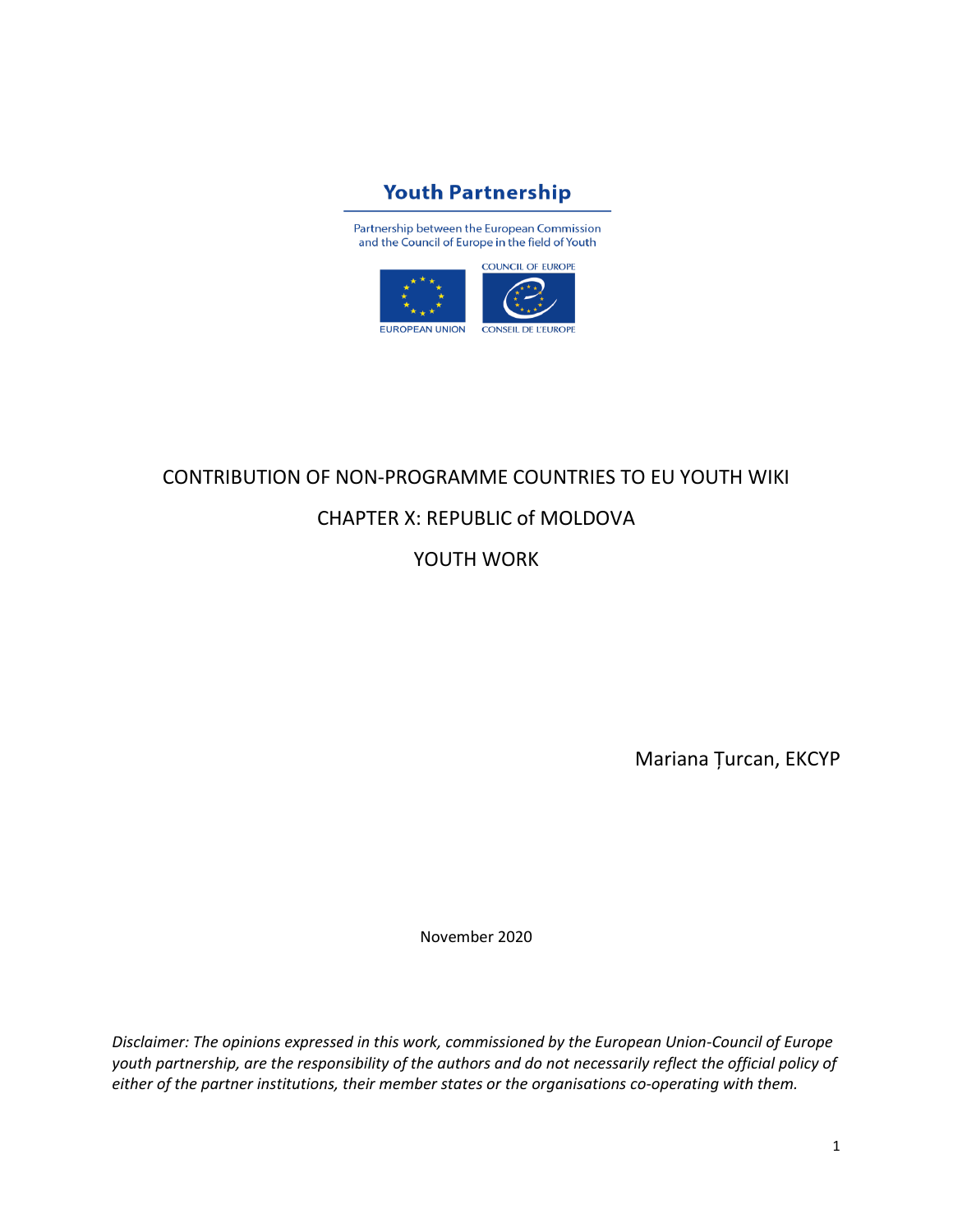# **Contents**

| 10.6 Recognition and validation of skills acquired through youth work |
|-----------------------------------------------------------------------|
|                                                                       |
|                                                                       |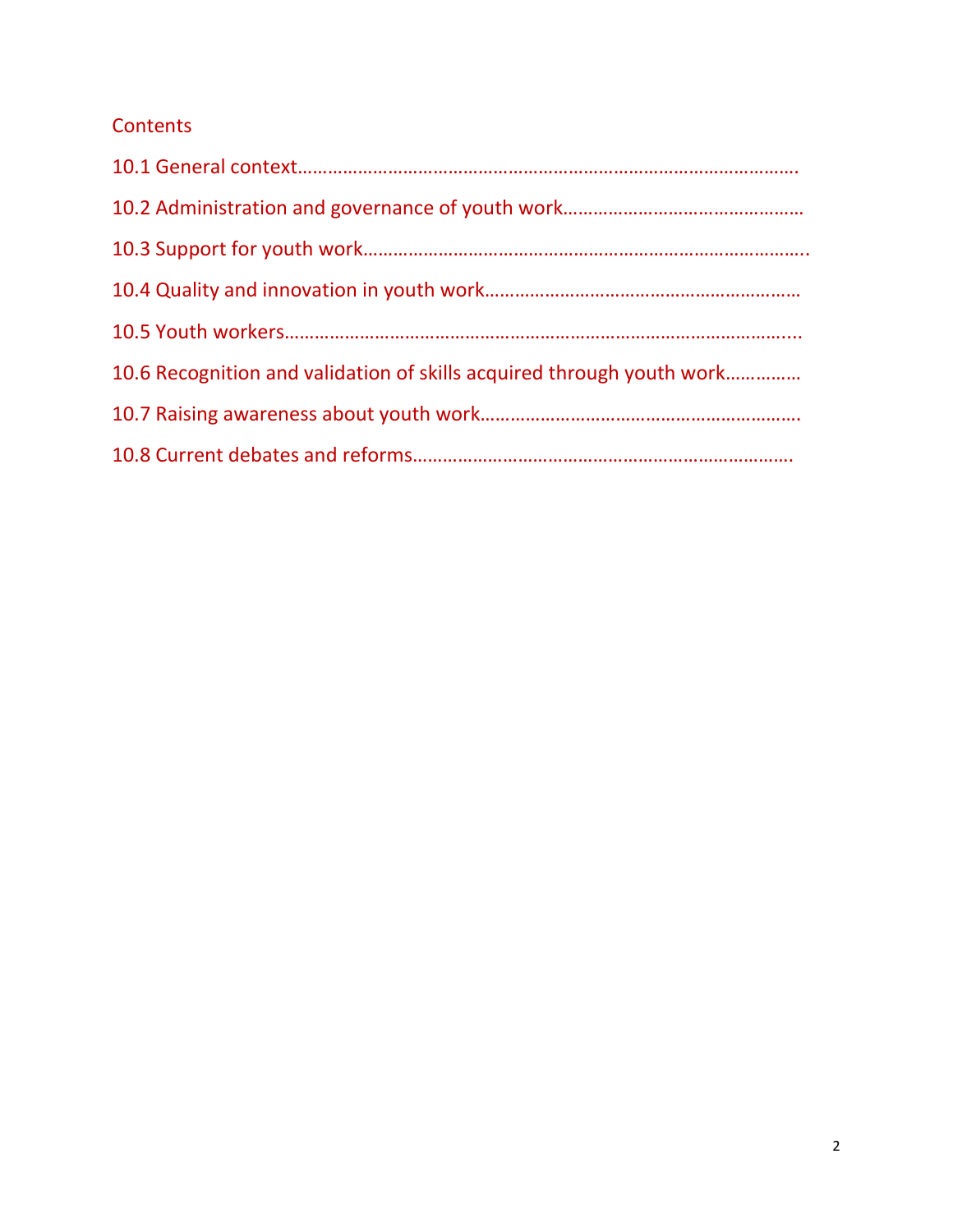## 10.1 General context

#### **Historical developments**

The current phase in the development of youth work in the Republic of Moldova began after its independence in 1991.

Before the 1990s, as other Soviet republics, Moldova followed the same ideological and political youth trends: children and youth structures, mechanisms and programmes. Civic involvement and youth participation were defined and run by the Communist Party very rigidly in academic spaces (schools, colleges, universities) and social spaces (factories, collective farms, etc.). Youth organisations were defined by clear age range, type of activities, leadership and status, awards and internal procedures: Little Octobrists, Pioneers, Komsomol (Young Communists). Youth work and volunteer activities were organised within youth structures; furthermore, youth participation was mandatory for all union and republic holidays, festivals, marches and volunteer Saturdays.

The Independence events marked the early trends of youth activism. The gradual process of youth policy's integration into national legislative frameworks began after 1991. After gaining independence, Moldova entered a transition period towards developing and implementing its national youth policies and youth work frameworks. The 70 years of Soviet Union youth policy and youth work marked and influenced the initial years of youth development. Organised youth cultural and social (volunteer) activities reminded people of the Soviet era and at times produced more negative sentiments than positive.

Youth work practices were shaped by the political, socio-economic and cultural context of the newly independent Moldova. Therefore, the early 1990s were characterised by first-registered NGOs, early cooperation with Romanian and European organisations, first youth exchanges based on cultural and social projects, and first learnings about European youth structures and processes.

Even if the government had adopted some youth policy acts and papers between 1991 and 1998, the term "youth policy" was missing from the documents. State authorities began to value the role of specialists in the field of youth, sports and culture who were working with local governments and public associations in order to involve youth in different activities. Types of implemented actions were cultural and youth festivals, contests, sports competitions, and hobby and interest clubs.

After the Law on NGOs had been re-adopted, after 1998, national and local NGOs had to re-register, which caused the birth of new associations and the "death" of other organisations.

The first Law on Youth<sup>1</sup> was adopted by the Parliament of the Republic of Moldova in 1999 and defined certain terms for the first time: "youth work institution" – an organisation that unfolds activities with and for youth people; "youth social services" – special institution offering consulting services, social assistance for young people; "youth centre" – public institution for youth which provides opportunities to spend free time according to special programmes.

These definitions defined the course of youth work and youth policy developments in Moldova for the following years.

<sup>1.</sup> [http://lex.justice.md/index.php?action=view&view=doc&lang=1&id=311644.](http://lex.justice.md/index.php?action=view&view=doc&lang=1&id=311644)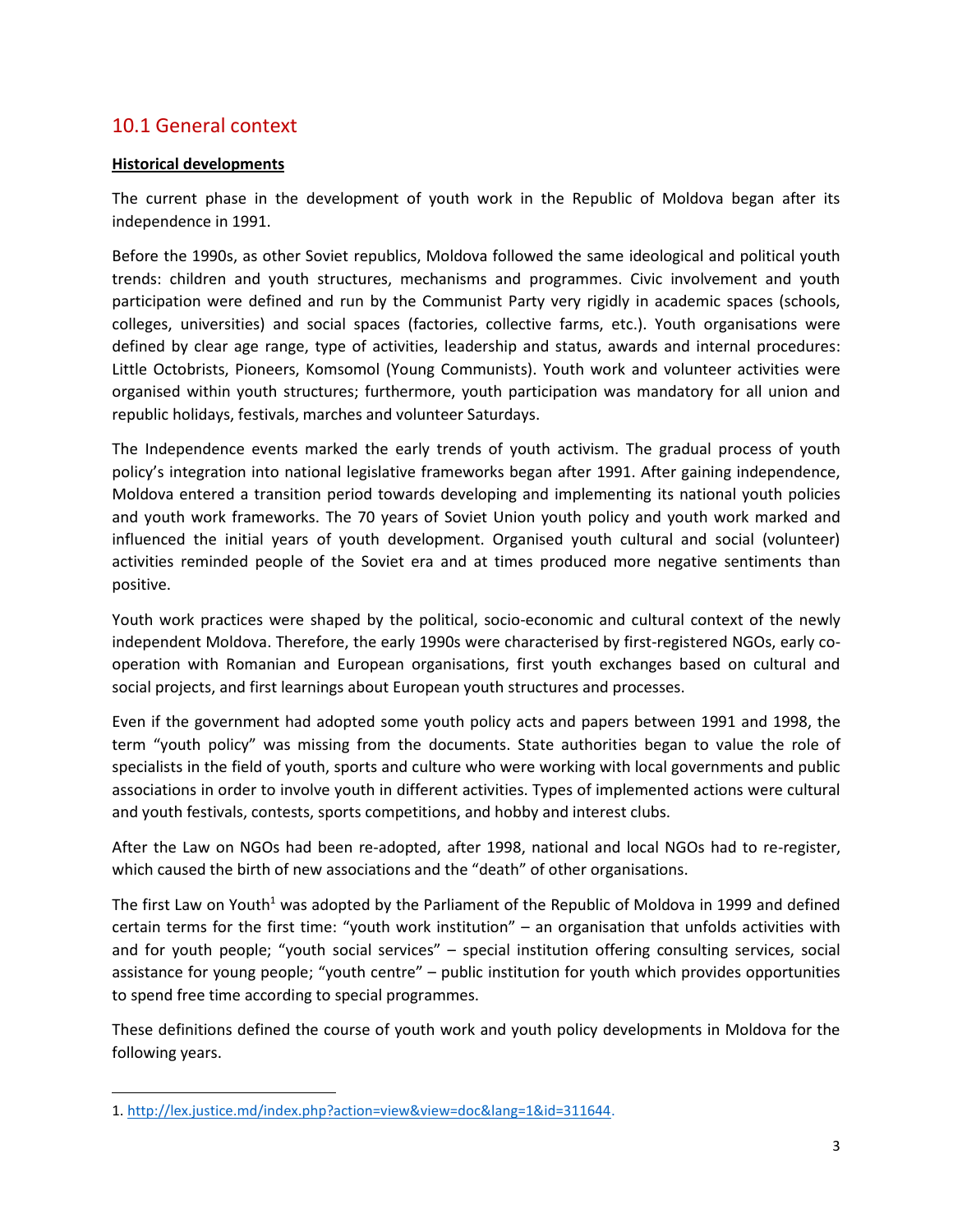In 1999, the [National Youth Council of Moldova](https://cntm.md/) (CNTM) was registered as the umbrella organisation for a variety of regional youth councils and national NGOs active in the field of volunteering, youth participation, youth work, ecology, health, human rights, LGBT, employment, non-discrimination, nonformal education, and youth policy. The diversity of topics and areas showed the readiness of young people to join efforts in making positive changes for themselves and the communities they lived in.

In co-operation with the Youth Department of the Republic of Moldova during 2002-2004, the National Youth Council of Moldova and national youth NGOs participated in the definition of youth policy and actions for young people included within the Poverty Reduction Strategy Paper and Poverty Eradication – a national action plan that included cross-sectorial youth actions for the first time.

Although youth participation was considered only within the NGO and youth centres, in 2004 the National Youth Council of Moldova joined the Civic Coalition on Free and Fair Elections which boosted the larger understanding of what youth participation is, what youth work is and where it takes place. Young people were highly involved among in this, in areas of interest such as music, theatre, travel, ecology, culture, sports; however, this grew to a larger understating and demand for various seminars and trainings for young people to become agents of change in their communities. Young people started being regarded as an active part of society – not a problem, but a solution, a resource. Also, the definition of the term and reality of a youth worker changed from an elder teacher of sports, to a younger person educated within non-formal education spirit/methods and structures.

The 2000s were defined by a rich boom in youth organisations, youth policy and youth work. Moldovan youth NGOs joined European youth programmes as the Youth Programme/Youth in Action. The National Youth Council of Moldova became a member of the European Youth Forum and furthermore attracted co-operation and membership of Moldovan NGOs into European and international NGOs. The Youth Strategy was designed with the active participation of local, regional and national NGOs and youth councils. The bi-annual Youth Forum and conferences brought together state institutions, ministerial representatives, youth NGOs, youth workers, youth researchers and young people. Young people were consulted regarding their interests and problems, as well as possible solutions they see.

The Youth Forums, the Volunteer Festival and the Volunteer Week highlighted the need for a volunteer law and furthermore, the need for validation and recognition of youth work, volunteer work, and nonformal education.

The socio-political changes of the 2010s allowed for more European youth integration: travel without a visa, larger youth participation within the Erasmus+: Youth in Action programme, studies abroad and even employment outside the country. The youth exodus was heavily felt; therefore, the government ignited and ran various programmes for youth employment, youth housing, and youth entrepreneurship for those in Moldova and those who were returning home. Youth involvement in youth centres and youth organisations started at an earlier age (13-18) or, it must be said, mainly this age group remained at local and regional levels.

This period gave birth to the [Law on Volunteering,](https://mecc.gov.md/sites/default/files/legea_voluntariatului_nr._121_din_18.06.2016.pdf) the Youth Centres Network, youth worker training and youth grants at national and local level. Youth structures such as the local youth councils united into the National Network of Local Youth Councils and the National Pupils' Council (council of school students), alongside with the National Youth Council and Youth Centres Network became strong and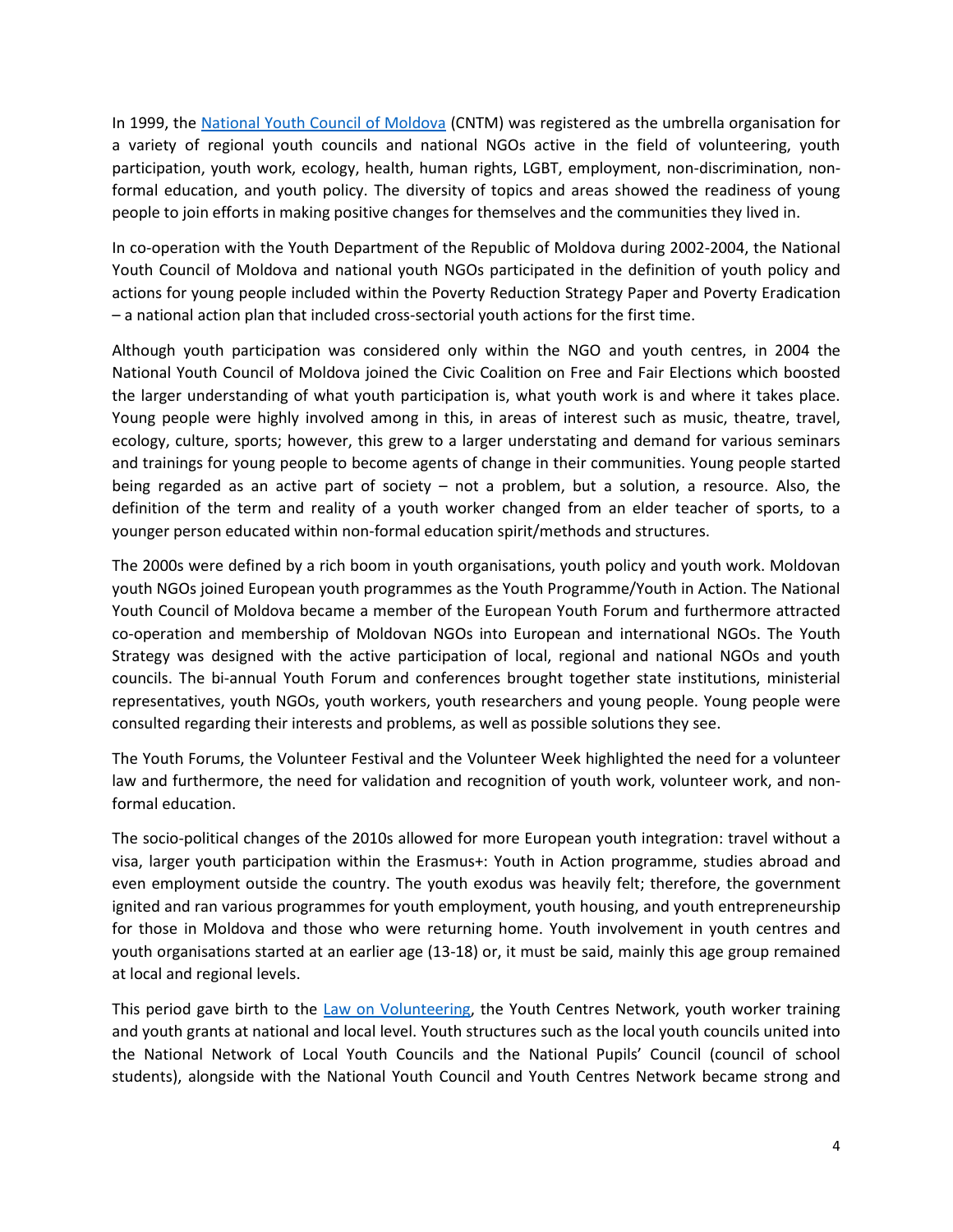active actors in communication, co-operation and involvement in the process of evaluation, definition and development of the youth policy in Moldova.

With the support of the United Nations Fund for Population (UNFPA) in Moldova and other donors, the Ministry of Youth and Sports, now the Ministry of Education, Culture and Research, uses the basis for implementation of the Law on Youth and support to the youth sector the positive experience of the existing legislative framework in the field of youth, not only of the EU member states (e.g. Romania, Lithuania, Estonia, etc.), but also those in the Commonwealth of Independent States (Belarus, Russian Federation). The monitoring of youth policies in the Republic of Moldova, carried out during 2008 by the Council of Europe, fostered the formulation of recommendations in the report on Youth Policy in the Republic of Moldova, which was taken into account by the working group responsible for co-ordinating the process of drafting the Law on Youth.

Introducing and applying in practice the co-management principle (parity) was a current necessity and tendency in the process of developing, implementing and evaluating youth policies. This principle implies the equal representation of public authorities and youth associations in different joint bodies of activity (councils, committees, commissions, working groups, etc.), whereby both governmental and non-governmental institutions assume responsibility and authority to manage the existing resources in the youth field. An example in this respect is the Governmental Commission for Youth Policy, as well as the replication of this commission at the district level.

At present, with youth (aged 14-35) accounting for one-third of its population, Moldova has a unique socio-economic development opportunity. However, Moldovan youth continue to face multiple and interconnected challenges. According to the Youth Multi-dimensional Deprivation Indicator (Y-MDI), developed by the EU-OECD Youth Inclusion project, one in three young Moldovans face difficulties in multiple dimensions of well-being, in particular in employment, civic participation and, to a lesser degree, health.

#### **National definition or understanding of Youth Work**

A new [Law on Youth](http://lex.justice.md/index.php?action=view&view=doc&lang=1&id=365506)<sup>2</sup> was adopted in July 2016, which redefines the youth age range as 14-35 years old, contains new concepts and definitions of youth work, youth workers, non-formal education, youth organisation, youth centre, youth council, as well as new principles: co-management (parity); subsidiarity, inter-sectoral co-operation, etc.

As defined by the Law on Youth, *youth activity (youth work)* is any action with and for young people, of a social, educational or civic nature, that is based on non-formal learning processes and of voluntary participation of young people, co-ordinated by a youth worker or a youth specialist.

A *youth worker* is a person who, through youth activity, offers support to young people in personal, social and education development, in order to ensure their better integration into society.

A youth worker is a person who carries out various activities with young people from the community or with groups of young people without necessarily following a planned or systematic activity. A youth

<sup>2.</sup> [http://lex.justice.md/index.php?action=view&view=doc&lang=1&id=365506.](http://lex.justice.md/index.php?action=view&view=doc&lang=1&id=365506)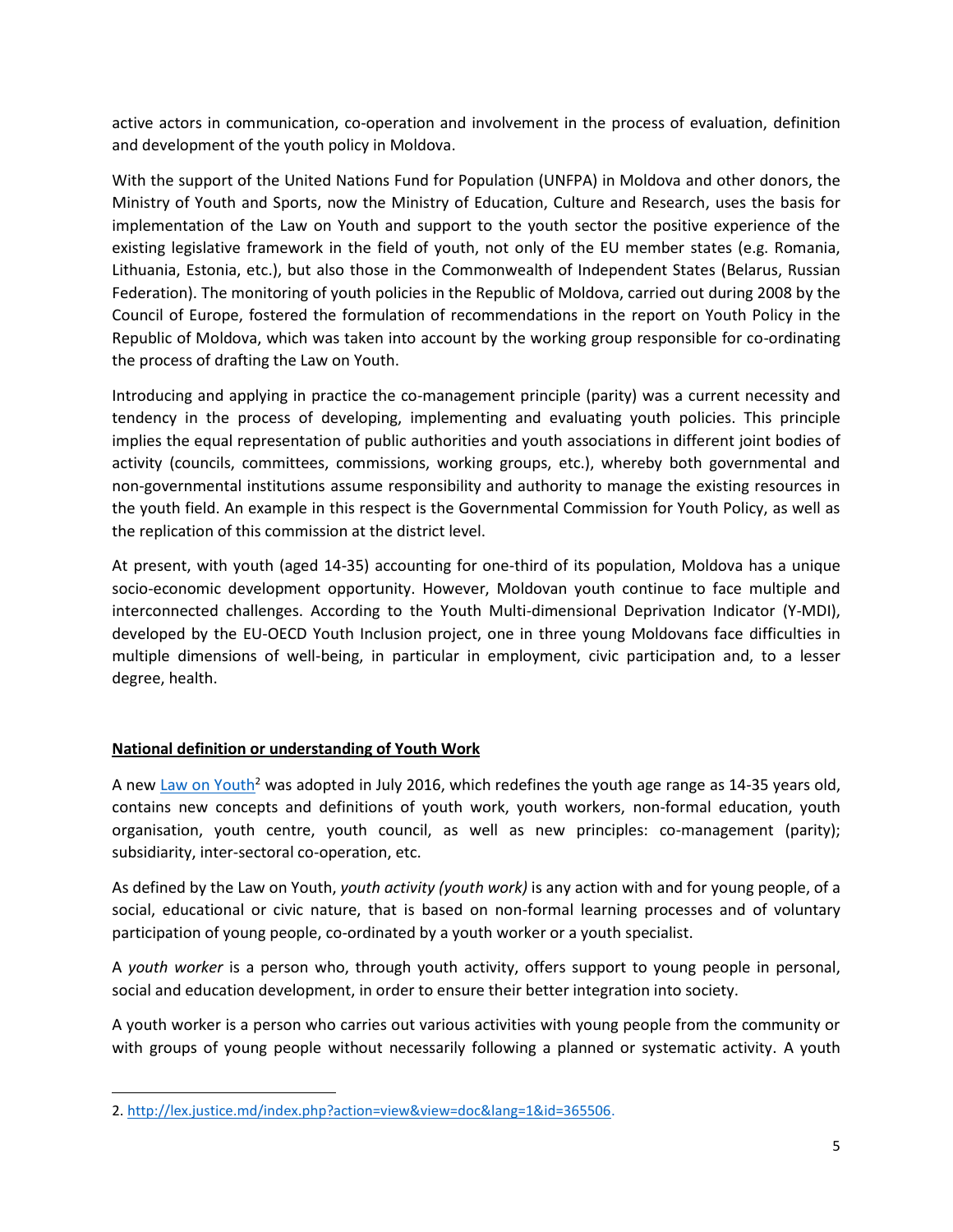worker may be a youth leader, a volunteer, or a person within a youth organisation or any other organisation.

A *youth specialist* (in youth work) is a person who has received special training in the field of youth work and who provides professional services to young persons.

A youth specialist implements a planned, systematic and professional activity in relation to young people or a group of young people and acts within an institutions providing services for young people.

Similarly, youth work (activity for youth) is a defining element of youth policies/youth work and the field that contributes to the multilateral formation and development of young people. It is based on nonformal learning processes and on the voluntary participation of young people. Youth work carried out at a professional level by a youth specialist within an institution working with young people is called youth services.

# 10.2 Administration and governance of youth work

#### **Governance**

As defined by Article 9 of the [Law on Youth,](http://lex.justice.md/index.php?action=view&view=doc&lang=1&id=365506) the main actor and overall co-ordinator of the youth policy and youth work in Moldova is the *Ministry of Education, Culture and Research*.

Article 10 defines the National Agency for Programme Development and Youth Work as an administrative authority under the Ministry of Education, Culture and Research established for the purpose of training and continuous improvement of youth workers, programmes, activities and services, as well as for their implementation, accreditation, monitoring and evaluation.

Symbolically, the National Agency for Programme Development and Youth Work was established through Decision No. 598<sup>3</sup> on 12 August 2020. According to the [decision,](https://www.legis.md/cautare/getResults?doc_id=122776&lang=ro) in the following six months the Ministry of Education, Culture and Research will transfer programme and financial functions and competences to the agency. This event marks a positive act of youth work development at national level.

In addition, the current necessity and tendency in the process of development, implementation and evaluation of youth policies is the co-management principle (parity). This principle implies the equal representation of public authorities and youth associations in different joint bodies of activity (councils, committees, commissions, working groups, etc.), whereby both governmental and non-governmental institutions assume responsibility and authority to manage existing resources in the youth field. Article 11 stipulates these to be implemented at national and local level.

At local level, youth policy development relies on support from the local public administrations (Article 12) in the implementation of national policies and supporting youth NGOs, youth centres, youth initiatives, etc. Furthermore, local public administrations are encouraged to carry out their own programmes to support young people in the community, to ensure financial means, to be open to young people's initiatives and to involve them in decision-making processes.

<sup>3.</sup> [www.legis.md/cautare/getResults?doc\\_id=122776&lang=ro.](www.legis.md/cautare/getResults?doc_id=122776&lang=ro)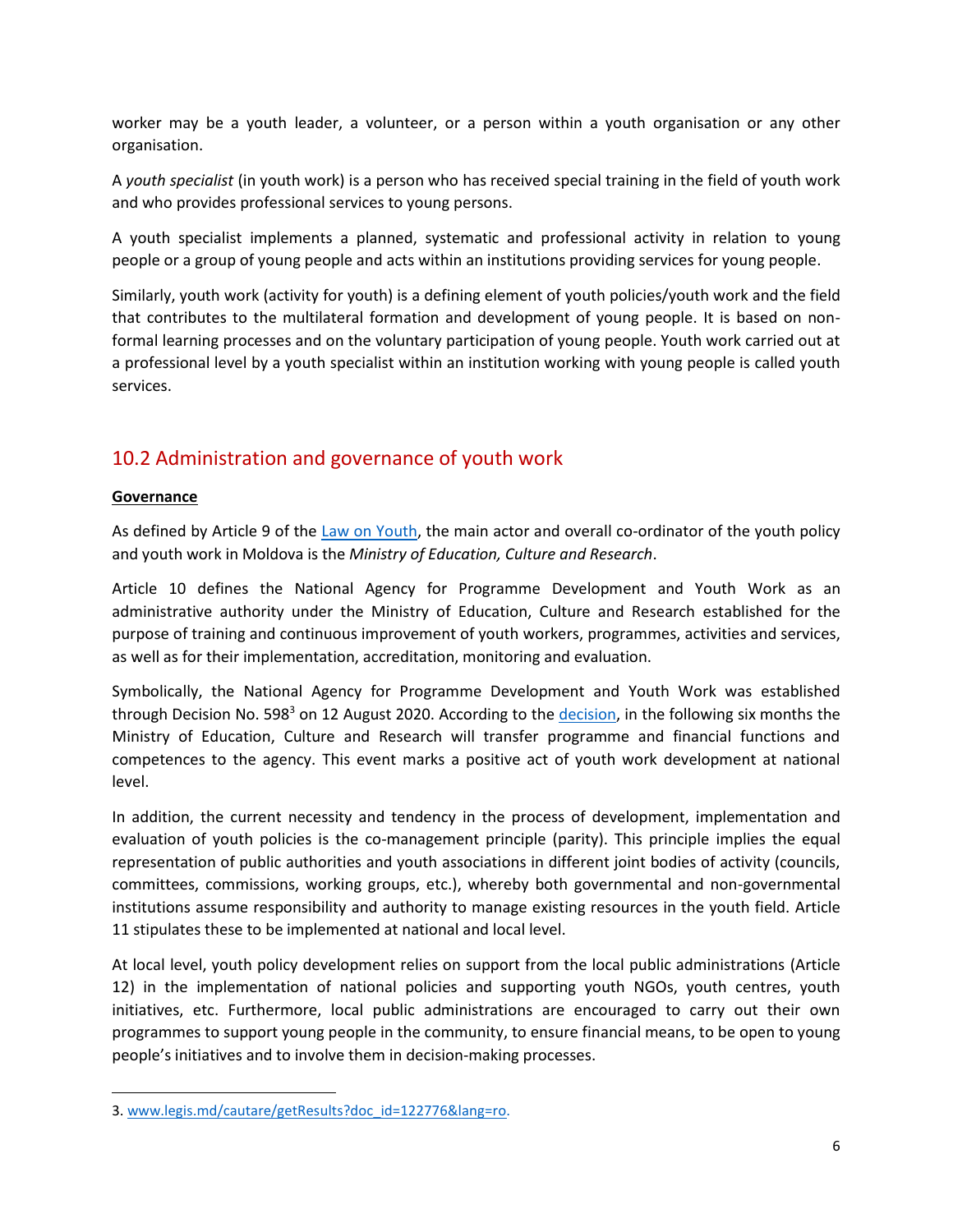The Law on Youth also stipulates that youth centres are a viable tool for realising youth programmes and services at local level (Article 13). These institutions will operate on the basis of a regulations framework and will meet the quality standards for the services provided. It is worth specifying that youth centres provide information, guidance, counselling, education, organisation and leisure-time activities for young people, contributing to the preparation of youth social and professional integration.

#### **Cross-sectoral co-operation**

During the first month of National Strategy of Youth Sector Development 2020<sup>4</sup> implementation in 2015, at the initiative of the Ministry of Youth and Sports, a reference group with a monitoring role was created. The role of the reference group is to provide monitoring of the strategy implementation process, ongoing evaluation of the implementation, accomplishment of advocacy activity and of dialogue with the partners responsible for the implementation of those four priorities, as well as of energising the implementation process and obtaining the expected results. The Reference Group convenes once or twice a year and brings together representatives of different ministries, youth NGOs, youth councils (national and local), youth centres and youth workers.

National Youth Capital represents a great inter-sectoral tool of co-operation for local public authority, regional and national NGOs, international NGOs, as well as central public authorities represented by different ministries. From the decision taken based on an application form, to the implementation that brings together the national and local authorities, youth NGOs and youth centres, it is an exercise of common co-operation and vision.

The elaboration, implementation, monitoring and evaluation of the National Strategy of Youth Sector Development is yet another cross-sectoral co-operation between all actors involved in youth policy and youth work in Moldova.

# 10.3 Support for youth work

### **Policy/legal framework**

Youth policy in Moldova is recognised as an important part of the government development agenda and vision.

The main acts defining youth policy and youth work in Moldova are the [Law on Youth](http://lex.justice.md/index.php?action=view&view=doc&lang=1&id=365506) and the National [Strategy of Youth Sector Development 2020.](file:///C:/Users/Korisnik/Downloads/lex.justice.md/index.php%3faction=view&view=doc&lang=1&id=356215)

The main support in development of youth work consists of the following:

developing the mechanisms of the financial support (developing and promoting youth work, youth sector funding, developing and assessing youth work indicators, maintenance of youth centres, etc.);

<sup>4.</sup> [lex.justice.md/index.php?action=view&view=doc&lang=1&id=356215.](http://lex.justice.md/index.php?action=view&view=doc&lang=1&id=356215)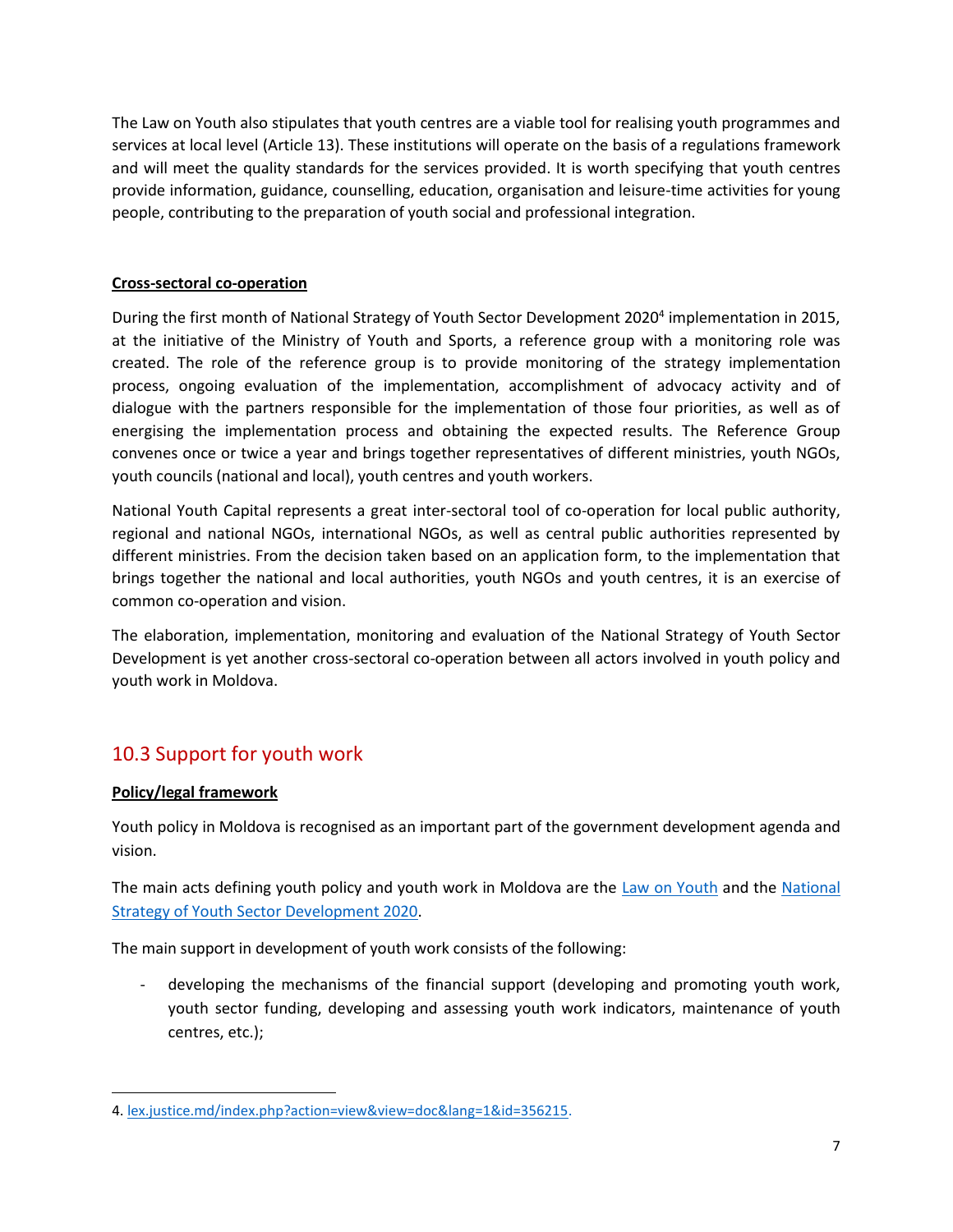- elaborating programmes which sustain youth work implementation (annual grants programme, national youth capital, national support programme for strengthening and development of the local/regional youth councils, Youth Centres Development Programme 2022, development of the volunteering programme);
- creating the methodological framework of the quality of the youth work;
- building and developing the infrastructure (institutions, youth workers, youth centres, youth organisations, youth leaders, etc.) including empowering the local public administration (infrastructure, system of youth policy and assurance of the quality of youth work).

In the case of youth centres, a conceptual document, Programme Portfolio for Youth Centres, was drawn up by the ministry in 2019. The document provides a general framework and innovative ideas, tools, models, methods and criteria for future youth work carried out by youth centres.

#### **Funding**

Financial support for youth work comes from three main sources: state budgets, local government budgets and international donors. This is accomplished through state youth programmes covering youth policy and youth work.

The state budget for youth affairs is approximately 20 million Moldovan lei (MDL) (i.e. €1 million) per year and has not changed since 2018. However, this amount does not include programmes for youth that are implemented by ministries or related agencies other than the Ministry of Education, Culture and Research. The total budget allocated by second-level local public authorities (LPAs) amounted to approx. €600 000 in 2017, representing a slight increase over the 2016 level (+5%). In 2018, the budget allocation by second-level LPAs was approx. €1.5 million. The increase is related to the launch in 2017 of the National Programme for Youth Centre Development 2022; the youth centres were established by the LPA (22 regional youth centres and 22 branches at rural level in 2020). The total amount allocated towards the annual grant programme for supporting and developing the youth NGO sector, financed from the state budget, is about MDL 7 million (approx. €360 000).

An important achievement in the area of youth services and youth work development in Moldova is the National Youth Centre Development Programme 2017-2022. In this regard, the partnership between the Ministry of Education, Culture and Research and UNFPA Moldova was established by signing the agreement for the Joint Fund<sup>5</sup> for Development of Youth Centres, including for vulnerable young people. The programme is implemented in the territorial-administrative units of the Republic of Moldova, where second-level LPAs undertake to develop and expand the territorial coverage of youth services. As of 2019, other partners joined the Joint Fund, including the Swiss Agency for Development and Cooperation and the Council of Europe, with the objective of developing a civic and volunteering spirit among youth and to build the School Youth Centre Partnership.

<sup>5.</sup> Joint Fund for the Development of Youth Centres and Strengthening the Participation and Civic Involvement of Young People in the Republic of Moldova of the Ministry of Education, Culture and Research, the Swiss Agency for Development and Co-operation and the United Nations Population Fund.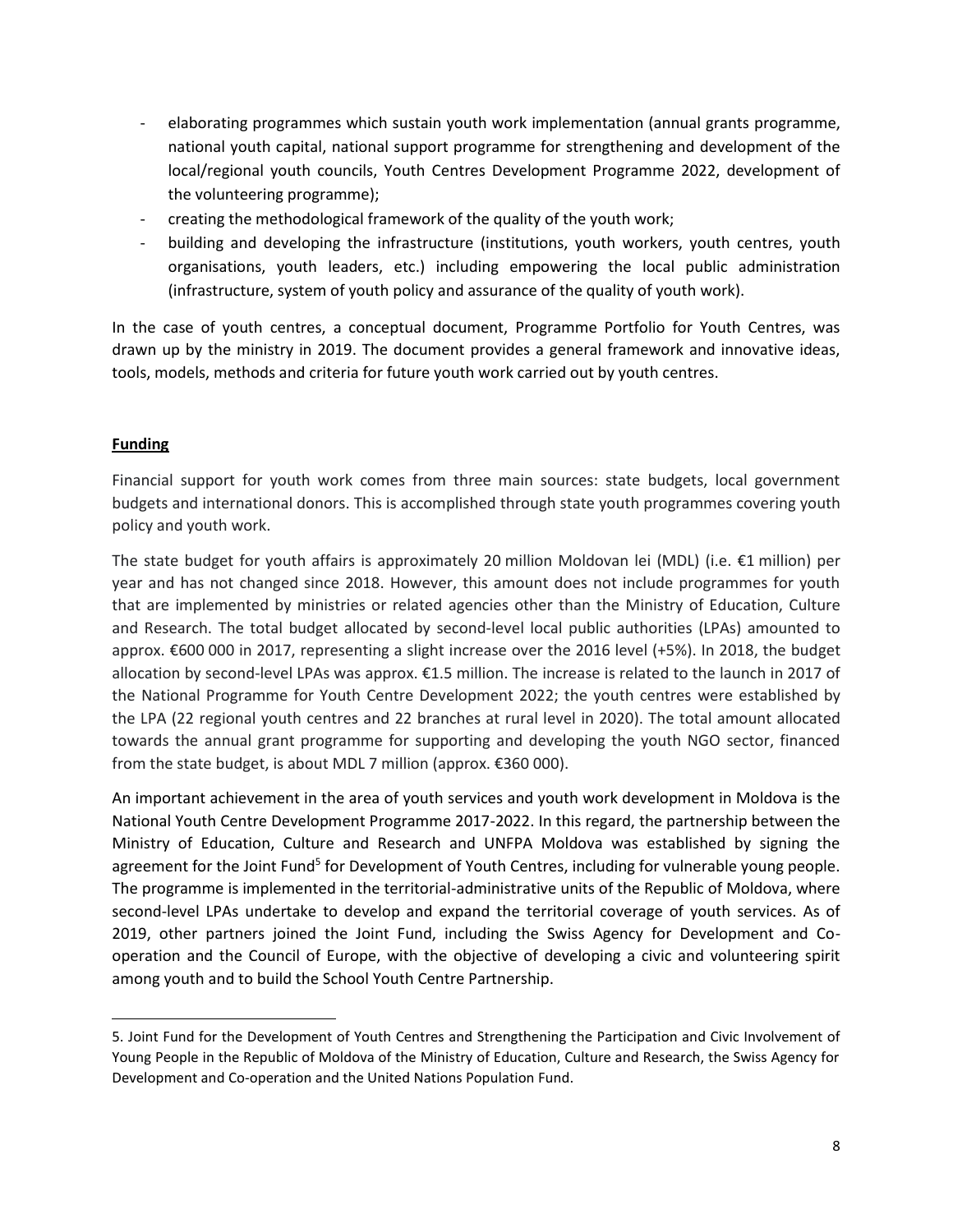Programme components:

- component I: professional development of human resources in youth centres;
- component II: support for the development of the technical and material basis of youth centres;
- component III: support for the development of the district/municipal grant programme to fund youth initiatives/youth projects.

#### **Co-operation**

The Youth Capital experience is a great model for co-operation between state, local public administration (LPA), youth NGOs and youth centres. The annual implementation allows for a common action based on a common vision and financial efforts.

The annual grants programme calls for co-operation between youth NGOs and between youth NGOs and public administration. The reason behind it is not only uniting the efforts, but with a learning and educational purpose especially towards the local public administration and local level actors (youth centres, youth specialists, schools, etc.).

The National Programme for Youth Centre Development 2022 has provided a large space for learning and action between youth centres and national NGOs, local schools and local actors.

The Joint Fund for the Development of Youth Centres and Strengthening the Participation and Civic Involvement of Young People in the Republic of Moldova was created with the common effort, funds and co-ordination of the Ministry of Education, Culture and Research, the Swiss Agency for Development and Co-operation and the United Nations Population Fund. The Joint Fund allows for the youth centres to receive training and guidance, financial support for running a variety of activities such as outreach youth work, promoting volunteering, youth services and counselling, youth participation etc.

### 10.4 Quality and innovation in youth work

#### **Quality assurance**

The Youth work quality assurance framework is under development in the Republic of Moldova.

The [Law on Youth](http://lex.justice.md/index.php?action=view&view=doc&lang=1&id=365506) defines the youth work specialist (professional) as one that can provide youth services. It also specifies that a youth work specialist is a person who has received special training in the field of youth work and who offers professional services to young people.

There is no vocational training for youth workers in the formal educational system. The master's degree offered by the Moldova State University and the Ion Creangă State Pedagogical University are Training/Formation for trainers and animators working with children and youth.

Youth specialists working in youth centres or public administrations are recruited through providing a higher education qualification in education or social areas, experience in working with young people and competences relevant to their job description.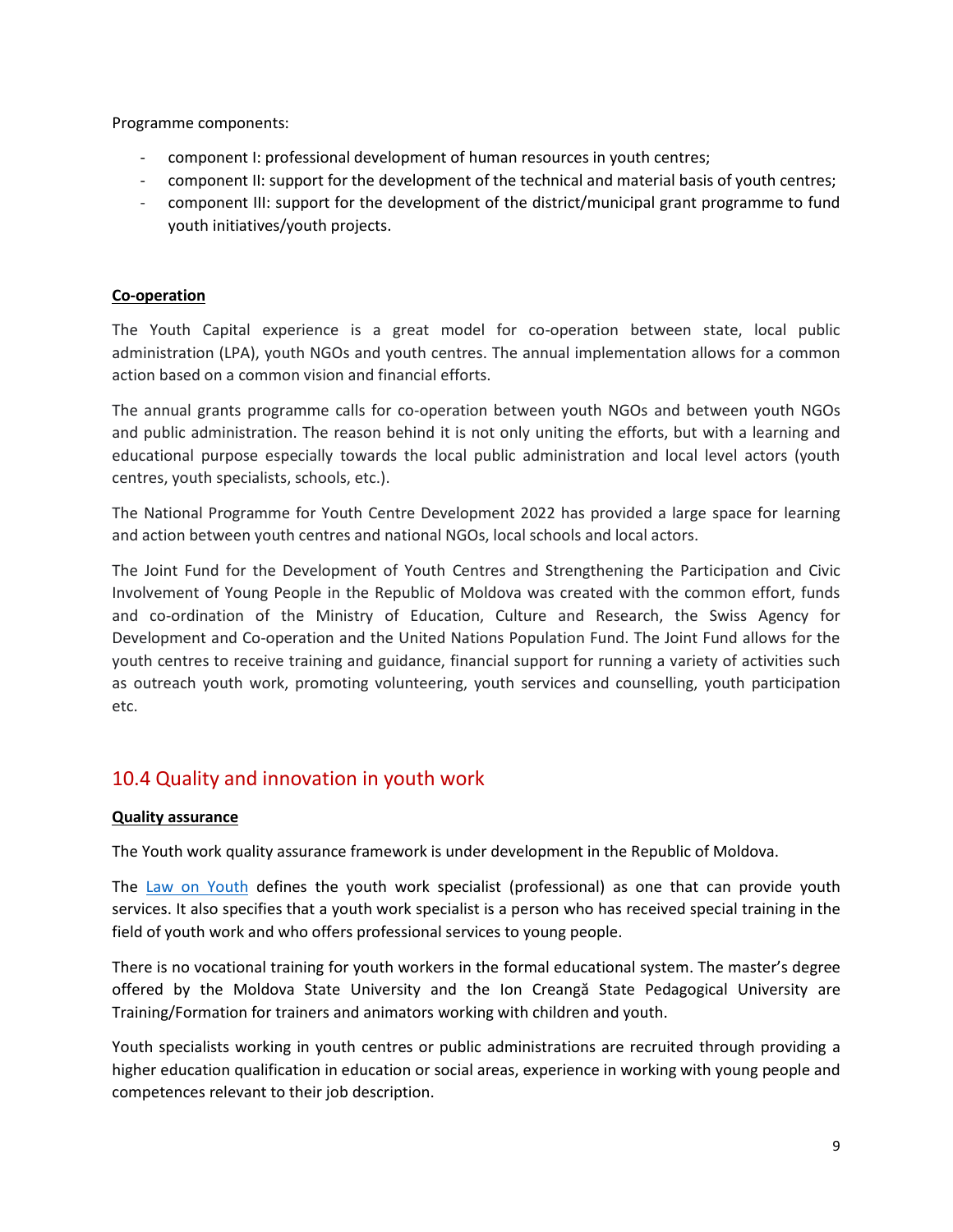The Law on Youth also defines youth workers acting on a voluntary basis, who may be youth leaders, representatives of a youth organisation, etc. These receive training and gain experience within youth non-formal activities at national and international level.

The ["MilleniuM" Training and Development Institute](http://millenium.md/) NGO provides training for trainers, annual programme for youth workers and youth specialists.<sup>6</sup> The training programme is supported financially by the Ministry of Education, Culture and Research through the annual grant programme.

In the case of youth centres, a conceptual document, Programme Portfolio for Youth Centres, was drawn up by the ministry in 2019. The document provides a general framework and innovative ideas, tools, models, methods and criteria for future youth work carried out by youth centres.

Training and support for youth specialists and youth workers from youth centres is provided from the Joint Fund. The Joint Fund allows for Youth Centres to receive training and guidance, financial support for running a variety of activities such as outreach youth work, promoting volunteering, youth services and counselling, youth participation etc. The fund also provides support for youth workers to learn, exchange best practices, and develop their professional skills and competences.

The to-be-created National Agency for Programmes Development and Youth Work as stipulated in the Law on Youth Article 10 will be the administrative authority under the Ministry of Education, Culture and Research established for the purpose of training and continuous improvement of youth workers, programmes, activities and services, as well as for their implementation, accreditation, monitoring and evaluation.

The role and main responsibilities of the agency are:

- to co-ordinate the implementation of the current programmes in the youth sector that develop youth work;
- to develop and implement national monitoring mechanisms and ensure quality of youth work/services;
- development and training of human resources (in the youth field);
- development of various thematic studies, research and analysis in the youth field.

#### **Research and evidence supporting youth work**

The evidence base for youth policy mostly comes from civil society actors benefiting from the financial support of international organisations (UN agencies, OECD, etc.) These researches reflect various areas aimed at young people, youth policy and youth work. Although lacking national studies, the following researches prove a healthy co-operation between state and international bodies with the national organisations within the process of finding youth evidence, as well as using it in the further development of youth policy and youth work.

The [Youth Index 2015 Republic of Moldova](https://moldova.unfpa.org/sites/default/files/pub-pdf/Policy%20brief_Youth%20Index_%20En.pdf)<sup>7</sup> was prepared by the National Youth Council of Moldova (CNTM) in the framework of its strategic objectives outlined for the 2014-2018 timeframe. The research

<sup>6.</sup> http://millenium.md/formare-de-formatori/.

<sup>7.</sup> [https://moldova.unfpa.org/sites/default/files/pub-pdf/Policy%20brief\\_Youth%20Index\\_%20En.pdf.](https://moldova.unfpa.org/sites/default/files/pub-pdf/Policy%20brief_Youth%20Index_%20En.pdf)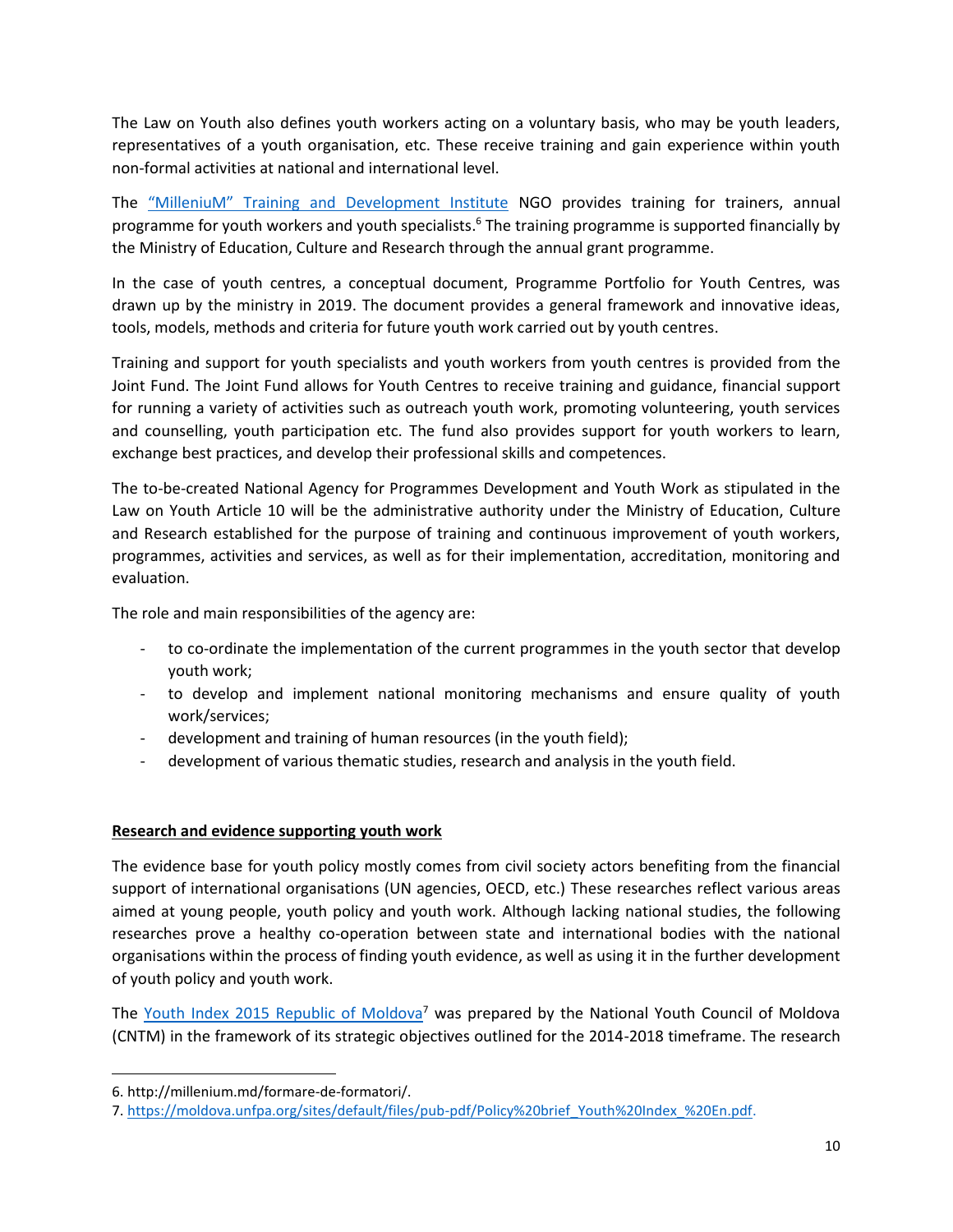aims to consider and assess the situation of youth in the light of certain indicators of the Youth Index, and determine the youth vulnerability area along with their disparities, having come up with a set of appropriate measures to address/overcome such issues.

[Youth Index. Methodology for quantifying inequalities between young people and adults](https://moldova.unfpa.org/sites/default/files/pub-pdf/indicele_de_tineret.pdf)<sup>8</sup> is aimed at developing a composite index of inequalities, which would quantify the gaps between young and mature people. The final values of the Youth Index show that the gaps between young people and adults are quite large, although they have narrowed in recent years. The well-being of young people and their successful integration into socio-economic processes is conditioned by the existence of public policies focused on the needs of this population group. The Youth Index promotes youth policies that are evidence-based and contain well-formulated goals that must be achieved, including those that transpose the Sustainable Development Goals (SDGs).

The [Youth Well-being Policy Review of Moldova](https://www.oecd.org/dev/inclusivesocietiesanddevelopment/youthwell-beingpolicyreviewofmoldovaa60secondsguide.htm)<sup>9</sup> 2018 assesses the situation of youth in Moldova with regard to employment, education, health and civic participation. This multi-dimensional approach allows us to capture the diverse facets of youth livelihoods. The review includes: a) a full diagnosis on the situation of youth in Moldova using a well-being lens; b) an inventory of key youth policies and a description of the institutional framework for youth development; c) an analysis of gender social norms and health disparities among youth.

The [Institutional capacities of Youth Centres](https://moldova.unfpa.org/sites/default/files/pub-pdf/Capacitatile%20institutionale%20ale%20centrelor%20de%20tineret%20din%20Moldova.pdf) from Moldova<sup>10</sup> represents an initial evaluation report of 2018. It was developed in the context of the Development Programme of Youth Centres for the years 2017-2022, implemented by the Ministry of Education, Culture and Research (MECC) and the UNFPA in Moldova which aims to strengthen the institutional capacities of youth centres for the development and territorial expansion of youth services.

As a result of the evaluation, it was possible to certify the conditions of the following aspects, but also the identification of the interventions necessary for improvement:

- organisation and operation of youth centres and of their subsidiaries;
- correspondence of the activities of the youth centres with the objectives and tasks set by the regulatory framework in force;
- human resources management, public image and interaction of youth centres with local public authorities, civil society organisations, other youth structures;
- infrastructure and endowments of the youth centres;
- identifying the areas of institutional development adequate to stimulate progress and positive results in the activity of youth centres;

<sup>8</sup>. "Youth Index. Methodology for quantifying inequalities between young people and adults", developed by the Independent Analytical Centre "Expert-Grup" within the Joint Fund on development of Youth Centres and strengthening the participation and civic involvement of young people in the Republic of Moldova of the Ministry of Education, Culture and Research, the Swiss Agency for Development and Co-operation and the United Nations Fund for Population, August 2020.

<sup>9</sup>. OECD Development Centre (2018), "Youth Well-being Policy Review of Moldova", EU-OECD Youth Inclusion Project, Paris.

<sup>10.</sup> [https://moldova.unfpa.org/sites/default/files/pub](https://moldova.unfpa.org/sites/default/files/pub-pdf/Capacitatile%20institutionale%20ale%20centrelor%20de%20tineret%20din%20Moldova.pdf)[pdf/Capacitatile%20institutionale%20ale%20centrelor%20de%20tineret%20din%20Moldova.pdf.](https://moldova.unfpa.org/sites/default/files/pub-pdf/Capacitatile%20institutionale%20ale%20centrelor%20de%20tineret%20din%20Moldova.pdf)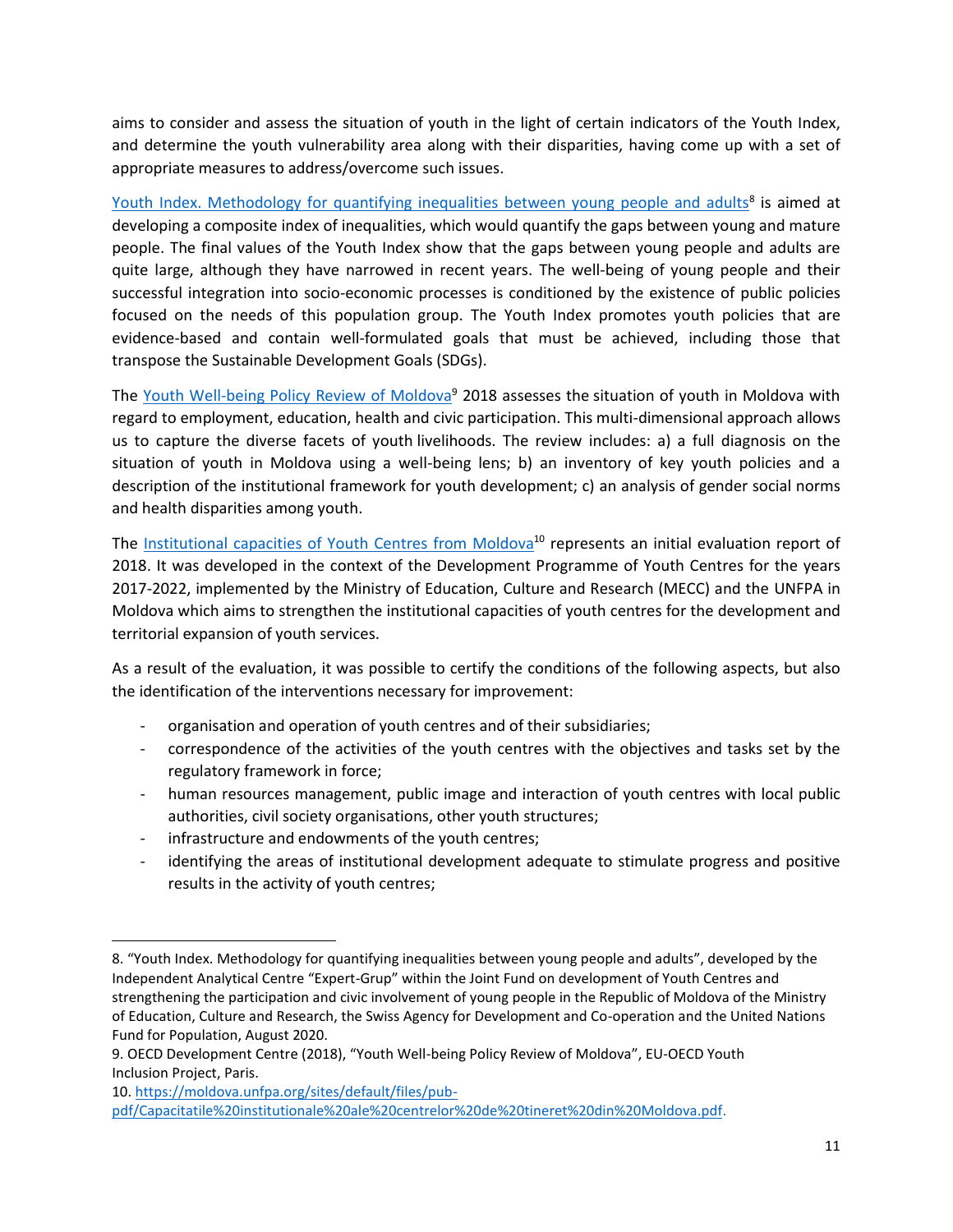- identifying the needs and interests of young beneficiaries and potential beneficiaries of the centres of youth;
- formulation of relevant recommendations for strengthening the institutional capacities of youth centres;
- establishing directions and priorities regarding the institutional development of youth centres.

The voluntary national evaluation on implementation of [the 2030 Agenda for Sustainable](https://cancelaria.gov.md/sites/default/files/raportul_alternativ_al_tinerilor_cu_privire_la_implementarea_odd_ro.pdf)  [Development](https://cancelaria.gov.md/sites/default/files/raportul_alternativ_al_tinerilor_cu_privire_la_implementarea_odd_ro.pdf)<sup>11</sup> reports on the situation of young people in Moldova and their interaction with the SDGs. The report was made in the framework of the National Campaign "Youth in Moldova for #GlobalObjectives" implemented by the National Youth Council of Moldova, in partnership with the UNFPA, the Swiss Agency for Development and Co-operation and UNICEF, with media support provided by the Youth Media Centre.

The Comprehensive Youth Sector Analysis<sup>12</sup> is intended for decision makers, specialists in ministries concerned with the development and monitoring of youth policies, non-governmental organisations involved in working with and for youth, youth specialists and youth workers, teachers, and other social actors concerned with the subject of youth and youth sector policies.

#### **Participative youth work**

The National Strategy of Youth Sector Development 2020 aims to develop and strengthen the youth sector by contributing to the creation of an adequate environment to ensure the evolution of every young person, including those who have fewer opportunities. Its main objectives are to encourage the participation of young people, to provide quality youth services, to ensure economic opportunities for young people and to strengthen the youth sector.

The Youth Strategy 2014-20 places significant emphasis on the development of support systems for young people, including through youth centres or youth-friendly health centres (Moldova Government 2014) and on strengthening the youth sector through consolidation and inter-ministerial co-operation. Youth centres provide a variety of services (programmes) to target youth groups. With the involvement of young people, these centres carry out educational and methodical activities; cultural activities and services, including training and access to information; civic participation with a focus on decision-making processes, human rights advocacy and social reintegration; skills training and professional integration; entrepreneurship development; volunteering; promotion of a healthy lifestyle; leisure time; outreach/mobile youth work, etc.

The Law on Youth makes a clear distinction between the notions of "youth worker" (on a voluntary basis) and "youth work specialist" (professional, employee). This distinction gives independence to youth workers in the NGO field, and creates commitments towards the youth specialists. However,

11.

[https://cancelaria.gov.md/sites/default/files/raportul\\_alternativ\\_al\\_tinerilor\\_cu\\_privire\\_la\\_implementarea\\_odd\\_r](https://cancelaria.gov.md/sites/default/files/raportul_alternativ_al_tinerilor_cu_privire_la_implementarea_odd_ro.pdf) [o.pdf.](https://cancelaria.gov.md/sites/default/files/raportul_alternativ_al_tinerilor_cu_privire_la_implementarea_odd_ro.pdf)

<sup>12.</sup> ISBN978-9975-3378-6-1. 061.213(478) C63 Comprehensive Youth Sector Analysis, National Institute for Economic Research, Ministry of Education, Culture and Research, United Nations Children's Fund (UNICEF), United Nations Population Fund (UNFPA), INCE, Chișinău, 2020.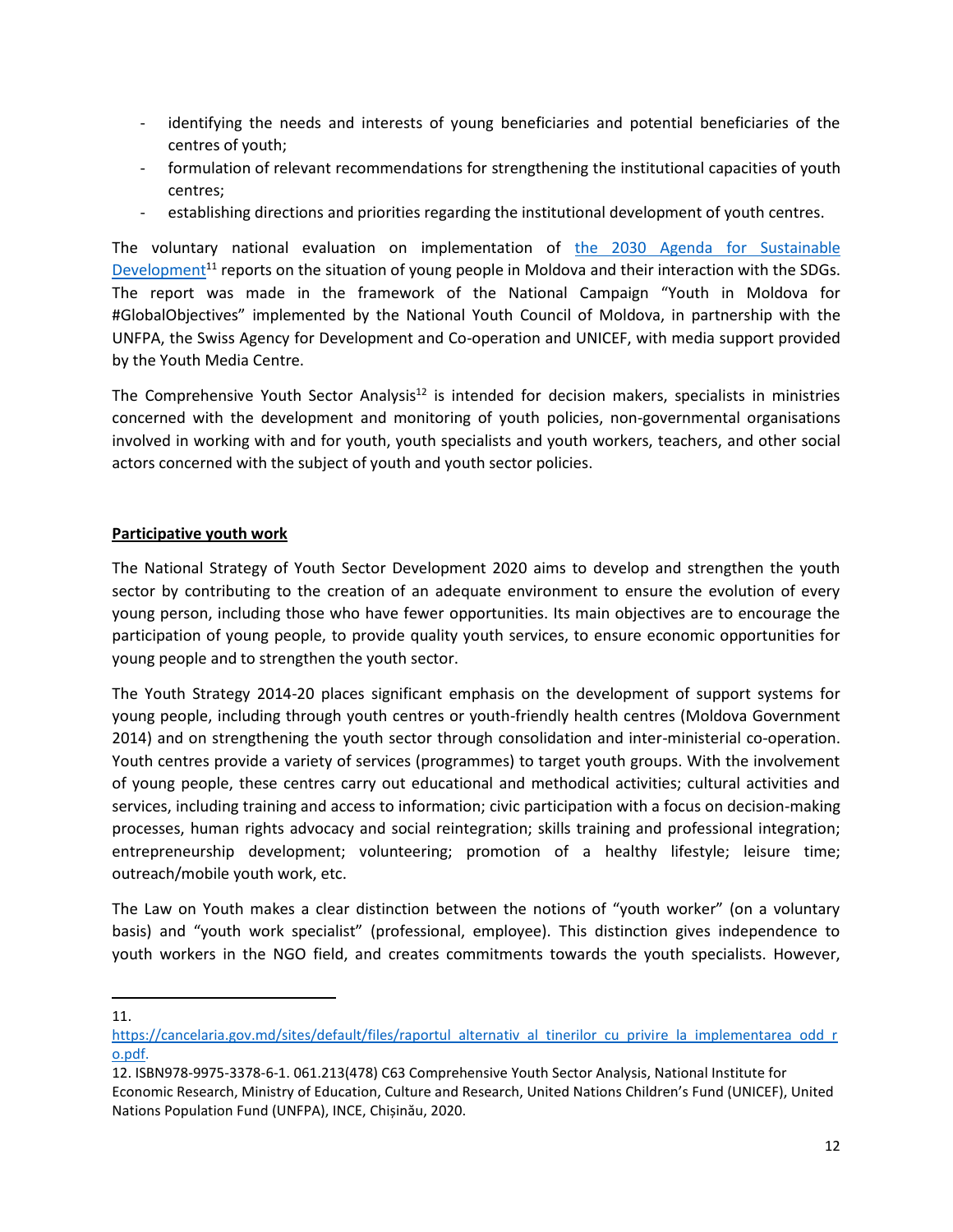recognition of youth work and validation of non-formal education is still under discussion and development.

The existing mechanisms of National Reference Group, the Government Commission for Youth Policies, annual National Youth Conference, etc. create space for youth consultation and contribution to the development and implementation of youth policy and youth work in Moldova.

Although there is no official exact data of the number of active youth organisations, Moldova has a rich variety of youth structures: [National Youth Council of Moldova](https://cntm.md/) (CNTM) – an umbrella structure of 61 youth organisations, National Network of Local Youth Councils, youth NGOs and NGOs working with young people, student and pupil councils.

#### **"Smart" youth work: youth work in the digital world**

Before the COVID-19 pandemic, digital youth work was not that present and it was mostly encouraged by the NGO sector as part of various projects. The digital tools in use were part of promoting interactive youth participation (e.g. online quizzes, consultation forums, digital storytelling, etc.) or as communication and preparation work within international projects (e.g. Zoom, trello.com, menti.com, etc.).

COVID-19 forced the youth sector to diversify and develop creativity in ensuring participation, training and inclusion. Youth organisations were more mobile and open in accessing and using online tools in order to enable youth participation in projects, training and speaking programmes. Spring and summer 2020 were characterised by a boom in videos, webinars and online training available for young people.

Furthermore, the youth centres and youth NGOs, as well as the Ministry of Education, Culture and Research became even more visible on online platforms such as Instagram, Facebook, etc. Online youth activities have also created more space for participation regardless of geographical or social distances.

The Joint Fund provided training for the youth workers and youth specialists from the youth centres in using online tools to continue working with young people, as well as supported youth workers and youth specialists to capacitate on their competencies.

Although tiring at times due to its intensity, or not available to all young people due to lack of smart technology or internet connection, "smart" digital youth work has enabled youth participation during the COVID-19 pandemic and has given the opportunity to diversify youth work methods, adding creativity and innovation.

An innovative portion of youth and youth workers' involvement in youth work has been the Online Digital Badges launch in Moldova in 2020. The mobile [Badge Wallet](https://www.badgewallet.eu/en/)<sup>13</sup> app has replaced paper diplomas and certificates with an interactive youth-friendly validation of participation. The app is promoted by the ["MilleniuM" Training and Development Institute](http://millenium.md/) and [Creative Development Association,](https://usalumni.md/) and supported by the Ministry of Education, Culture and Research and UNFPA through the Joint Fund and annual grant programme supporting various youth and volunteering grants.

<sup>13.</sup> [www.badgewallet.eu/en/.](www.badgewallet.eu/en/)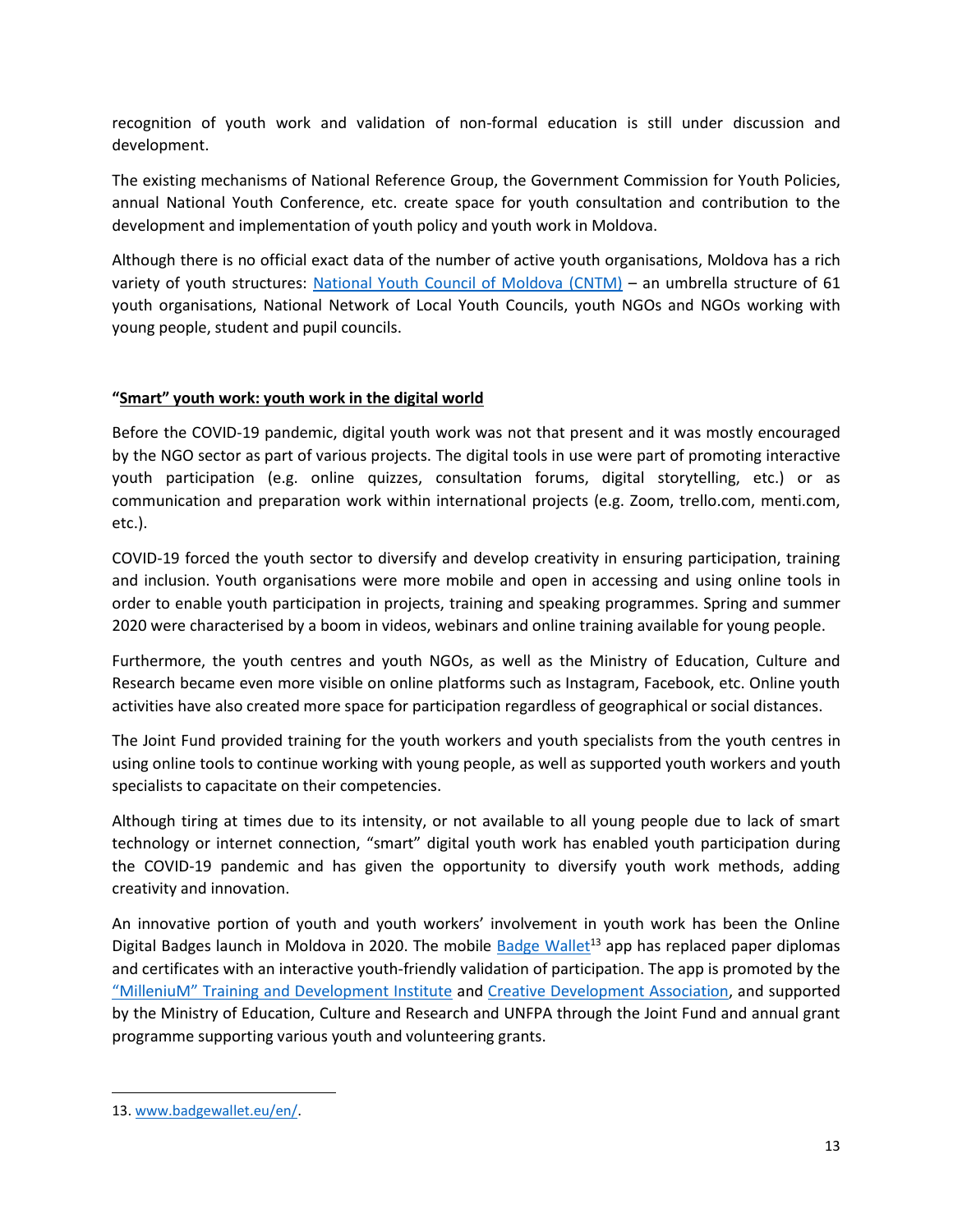### 10.5 Youth workers

#### **Status in national legislation**

The [Law on Youth](http://lex.justice.md/index.php?action=view&view=doc&lang=1&id=365506) makes a clear distinction between the notions of "youth worker" (on a voluntary basis) and "youth work specialist" (professional, employee). The Law on Youth<sup>14</sup> defines the *youth specialist (in youth work)* as a "person who has received a special training in the field of youth work and who provides professional services to young persons". The youth specialist is based on training in the field of youth work and acts within an institution providing services for young people.

Since at the moment there is no formal education for youth workers/youth specialists in Moldova, youth specialists working in youth centres or public administrations are recruited through providing a qualification of higher education in education or social areas, experience in working with young people and competences relevant to their job description. This creates differences in payments/salaries that vary from region to region based on the qualifications, status and recruitment position offered by LPAs.

The Ministry of Education, Culture and Research has made efforts for years to include the *youth worker specialist* within the Order/Decision No. 22 of 3 March 2014 regarding the Occupation Classifier from the Republic of Moldova (CORM 006-14)<sup>15</sup> which fits youth specialists within Group 2359 -Education specialists not classified in the previous basic groups (not as academic etc.).

The Ministry of Education, Culture and Research has advanced the request and necessary documents to the Ministry of Health, Labour and Social Protection to include the "youth worker specialist" function in the Occupations classifier of the Republic of Moldova. Although the Ministry of Health, Labour and Social Protection has accepted the proposal, a final decision has not yet been issued.

#### **Education, training and skills recognition**

There is no vocational training for youth workers in the formal educational system. The Master's degree offered by the Moldova State University and the Ion Creangă State Pedagogical University are Training/Formation for trainers and animators for children and youth.

Youth specialists working in youth centres or public administrations are recruited through providing a higher education qualification in education or social areas, experience in working with young people and competences relevant to their job description.

The Law on Youth also defines youth workers acting on a voluntary basis, who may be youth leaders, representatives of a youth organisation, etc. These receive training and gain experience within youth non-formal activities at national and international level.

<sup>14.</sup> Law on Youth [http://lex.justice.md/md/366763/.](http://lex.justice.md/md/366763/)

<sup>15.</sup> [www.legis.md/cautare/getResults?doc\\_id=70710&lang=ro.](www.legis.md/cautare/getResults?doc_id=70710&lang=ro)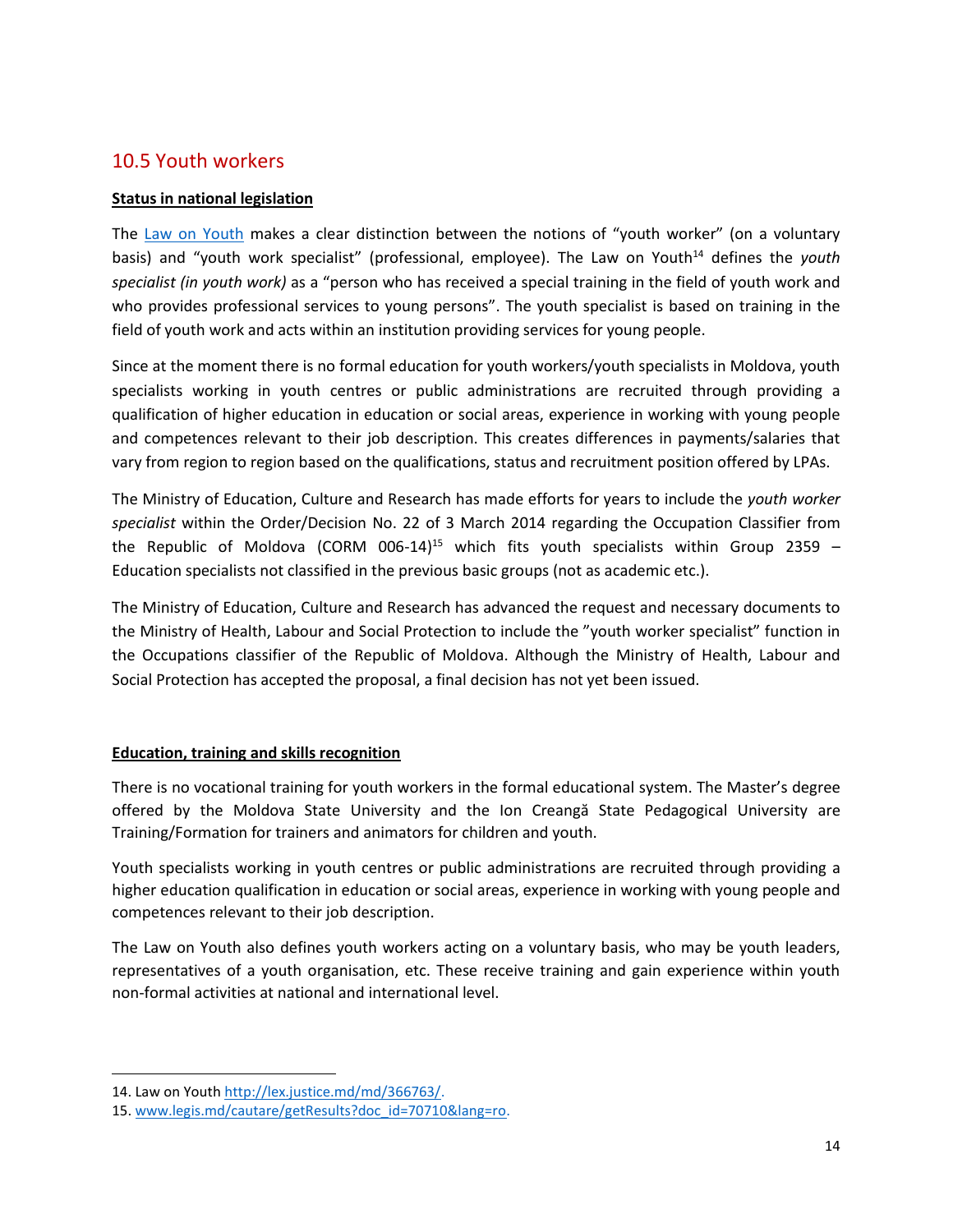The "MilleniuM" Training and Development Institute NGO provides the Training for trainers annual programme for youth workers and youth specialists. The training programme is supported financially by the Ministry of Education, Culture and Research through the annual grant programme.

In the case of youth centres, a conceptual document, Programme Portfolio for Youth Centres, was drawn up by the ministry in 2019. The document provides a general framework and innovative ideas, tools, models, methods and criteria for future youth work carried out by youth centres.

There is no training offered by the local public authorities; moreover, in some cases the local authorities do not align or understand the non-formal approach.

Training and support for youth specialists and youth workers from youth centres is provided within the Joint Fund. The Joint Fund allows youth centres to receive training and guidance, financial support for running a variety of activities such as outreach youth work, promoting volunteering, youth services and counselling, youth participation etc. The fund also provides support for youth workers to learn, exchange best practices, and develop their professional skills and competences (e.g. training for strengthening intercultural skills, for addressing specific youth health issues, on anti-discrimination and human rights).

The draft act on "The Functions of the Youth Worker", initiated by the Joint Fund for the Development of Youth Centres and Strengthening the Participation and Civic Involvement of Young People in the Republic of Moldova is based on the European [Portfolio for Youth Leaders and Youth Workers](https://pjp-eu.coe.int/en/web/youth-partnership/european-portfolio) as well as [A Competence Model for Youth Workers to Work Internationally.](https://www.salto-youth.net/downloads/4-17-3460/CompetencemodelForYoutworker_Online-web.pdf.pdf)

Since the youth specialists are recruited by LPA, the evaluation or validation of their work is carried out by people that lack knowledge in the youth, youth work and non-formal education fields. In most of the cases, this depends on the local political situation and personal relations.

#### **Mobility of youth workers**

Although there is no direct programme of youth worker mobility in the country, due to the intense cooperation between youth centres within the Joint Fund, some youth centres organise visits and exchange of best practices themselves. Although their occurrence is rare, these visits reinforce the need for mutual support and learning between youth workers and youth specialists.

Youth workers from the NGOs are very mobile and participate at diverse seminars, training courses and mobilities at national and international level.

The youth specialists from the LPA and youth centres are keener in participating in trainings and seminars at the national level due to language barriers of traveling elsewhere, and, due to lack of understanding and permission from the LPA authorities themselves. Participation in international or national long-term training courses requires special permission at times not valued by the LPA – they are not considered as capacitating the youth worker, but missing work. While any training is a continuous learning and development for youth specialists, some of them, due to the low salaries, see these trainings as an opportunity for validation and career development (position or salary).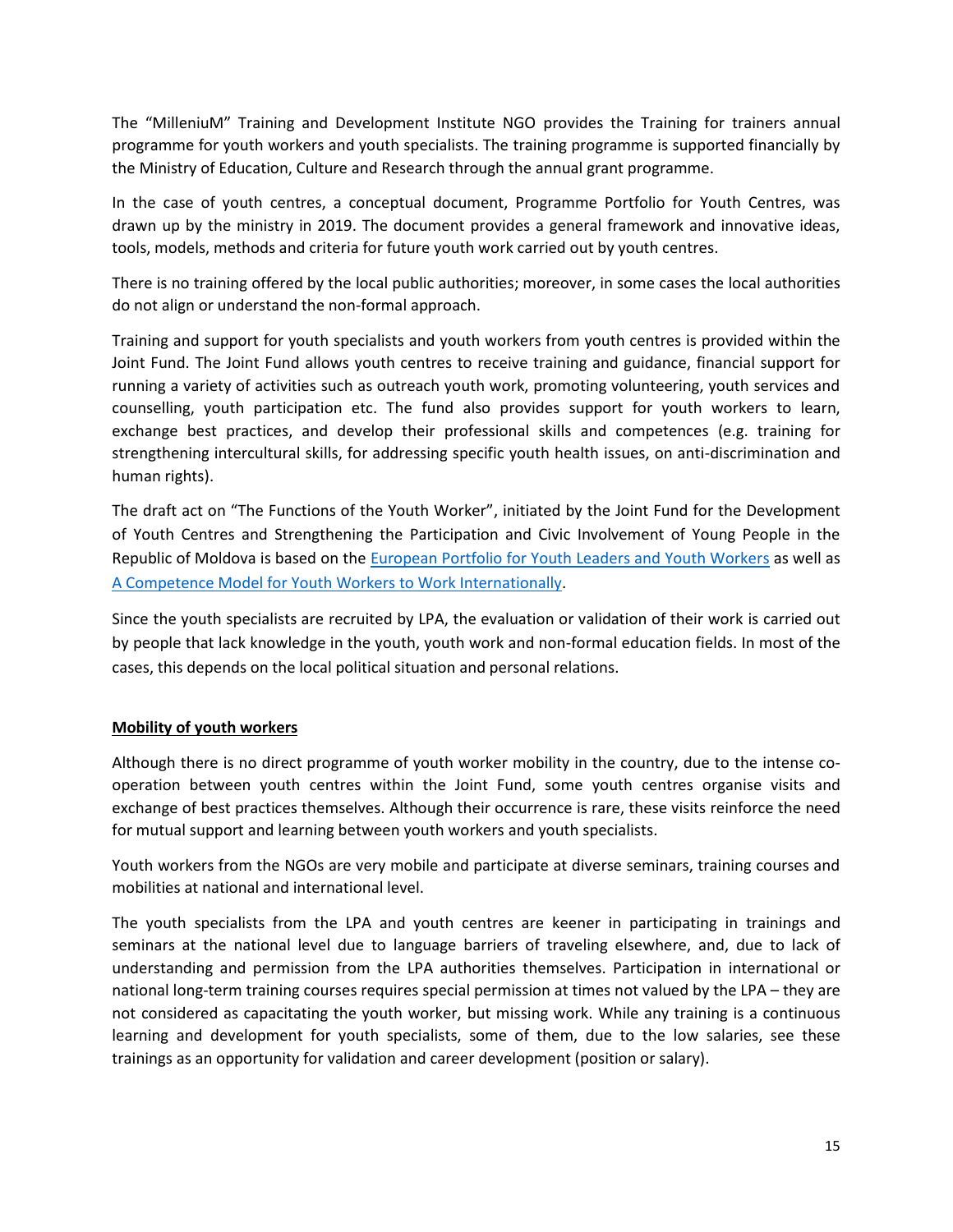# 10.6 Recognition and validation of skills acquired through youth work

#### **Existing arrangements**

The *youth specialist* is included within the Order/Decision No. 22 of 3 March 2014 regarding the Occupation Classifier from the Republic of Moldova (CORM 006-14)<sup>16</sup> under Group 2359 – Education specialists not classified in the previous basic groups (not as academic etc.).

Youth specialists working in youth centres or public administration are recruited through providing a qualification of higher education in education or social areas, experience in working with young people and competences relevant to their job description.

Forms of knowledge acquired and recognition of learning outcomes such as certificates or diplomas seem to have great importance for youth specialists and youth workers, especially if approved or recognised by their supervisors or public authorities. However, local or state authorities only take into consideration stamped hard copies*.* Youth specialists receive certificates and diplomas for participation, therefore, these serving as validation of their knowledge and involvement.

#### **Skills**

Youth specialists working in youth centres or public administration are recruited through providing a higher education qualification in education or social areas, experience in working with young people and competences relevant to their job description.

The main functions that define the competences and skills of youth workers and youth specialists are as follows:

- youth counselling;
- planning youth work and youth activities;
- ensuring youth training and learning;
- co-ordinating teamwork;
- conflict management between young people and adults;
- promoting youth participation and community life of the young people;
- attracting and managing resources for youth work and youth activities;
- monitoring and evaluation of youth work.

### 10.7 Raising awareness about youth work

#### **Information providers**

Within the funds of the Joint Fund, the Youth Centres Network has developed a common graphic identity, online communication and promotional pages on Instagram, Facebook, youth outreach activities and volunteer teams. Especially since the start of the pandemic, the youth centres and the

<sup>16.</sup> [www.legis.md/cautare/getResults?doc\\_id=70710&lang=ro.](www.legis.md/cautare/getResults?doc_id=70710&lang=ro)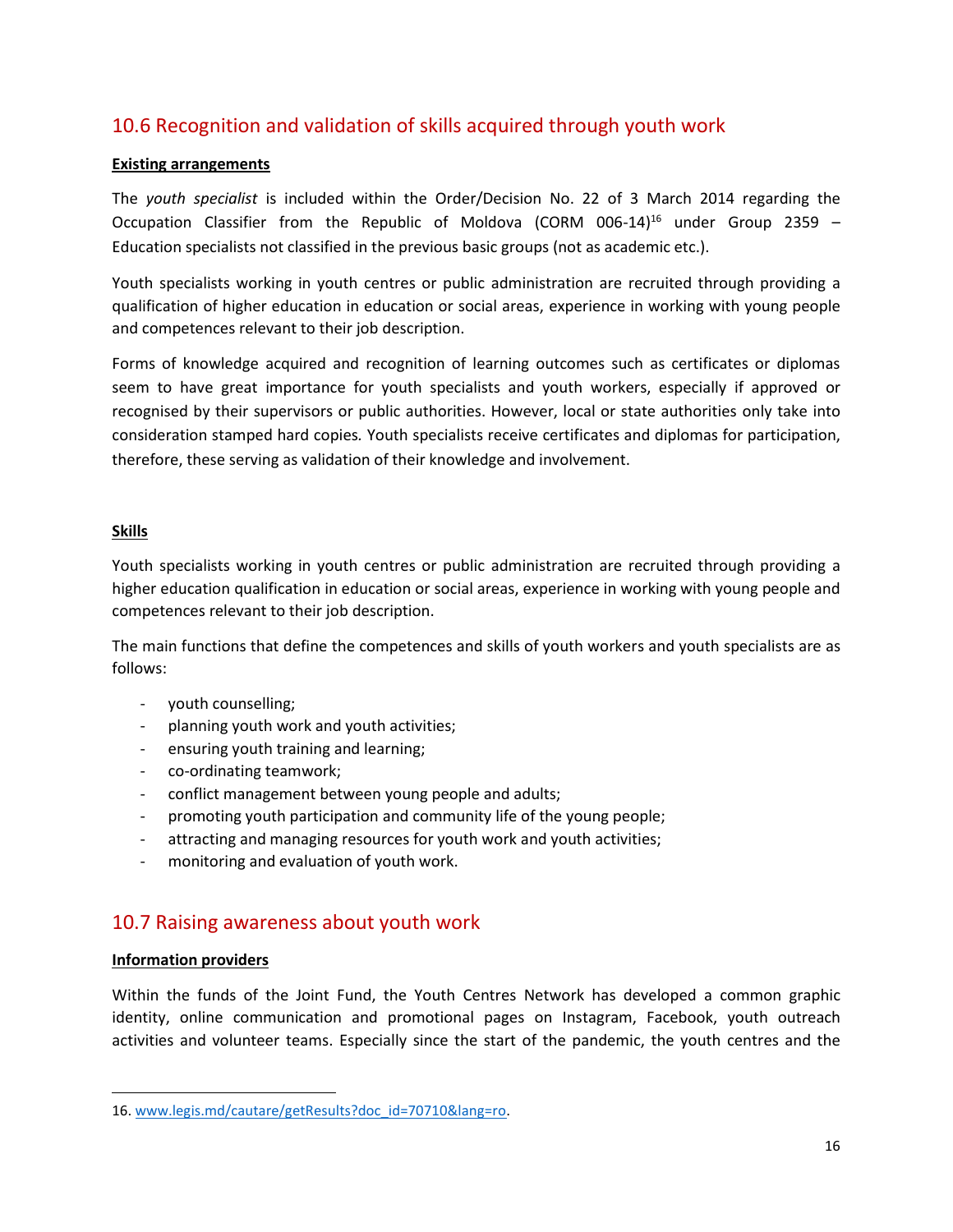Ministry of Education, Culture and Research have been very actively promoting their work for young people and those working with them – youth workers, youth specialists, teachers, psychologists, etc.

It has become an even more important task for the youth media to provide information and support to young people. Although too intense at times, online information was very extensive and available for young people and youth workers.

However, the abundance of informational flow makes it hard for youth workers and youth specialists to follow other research, information and events.

Youth work is valued and supported by the governmental bodies; however, the local public administrations are falling behind. The political situation and COVID-19 resulted in the loss of most of the public informational spaces. Young people are treated as followers and "participants" in youth work activities, and only those involved in structures such as youth councils are involved in the direct consultation, development and evaluation of youth policy and youth work.

#### **Key initiatives**

The pandemic and the recent presidential elections have called and enabled more attention to young people. A number of large-scale campaigns such as "I choose to feel GOOD with others and with myself" and "I choose to feel good" have been launched by the Ministry of Education, Culture and Research of the Republic of Moldova in partnership with UNFPA Moldova as part of the response to the crisis caused by the COVID-19 pandemic.

Youth policy and youth work have been highlighted through national events such as the annual National Youth Conference during the youth week each year in November, Youth Consultations on 8 August every year, the National Week of Volunteering and the Volunteering Festival, etc. These events, face-toface or online, bring together youth work actors to exchange information and best practices, and to share solutions and proposals for national and local youth actions.

# 10.8 Current debates and reforms

#### **Forthcoming policy developments**

Positive trends in youth work developments in Moldova are openness for synchronisation and harmonisation of youth policy with European standards and practices.

The status of *youth specialist* within the Occupation Classifier of the Republic of Moldova is still under discussion currently.

The National Strategy of Youth Sector Development 2020 has been evaluated and discussed within diverse working groups with the participation of young people, youth workers and youth specialists. The new Youth Strategy is being developed.

The recognition of the role and importance of youth workers and youth specialists is being discussed and mechanisms are to be identified and validated.